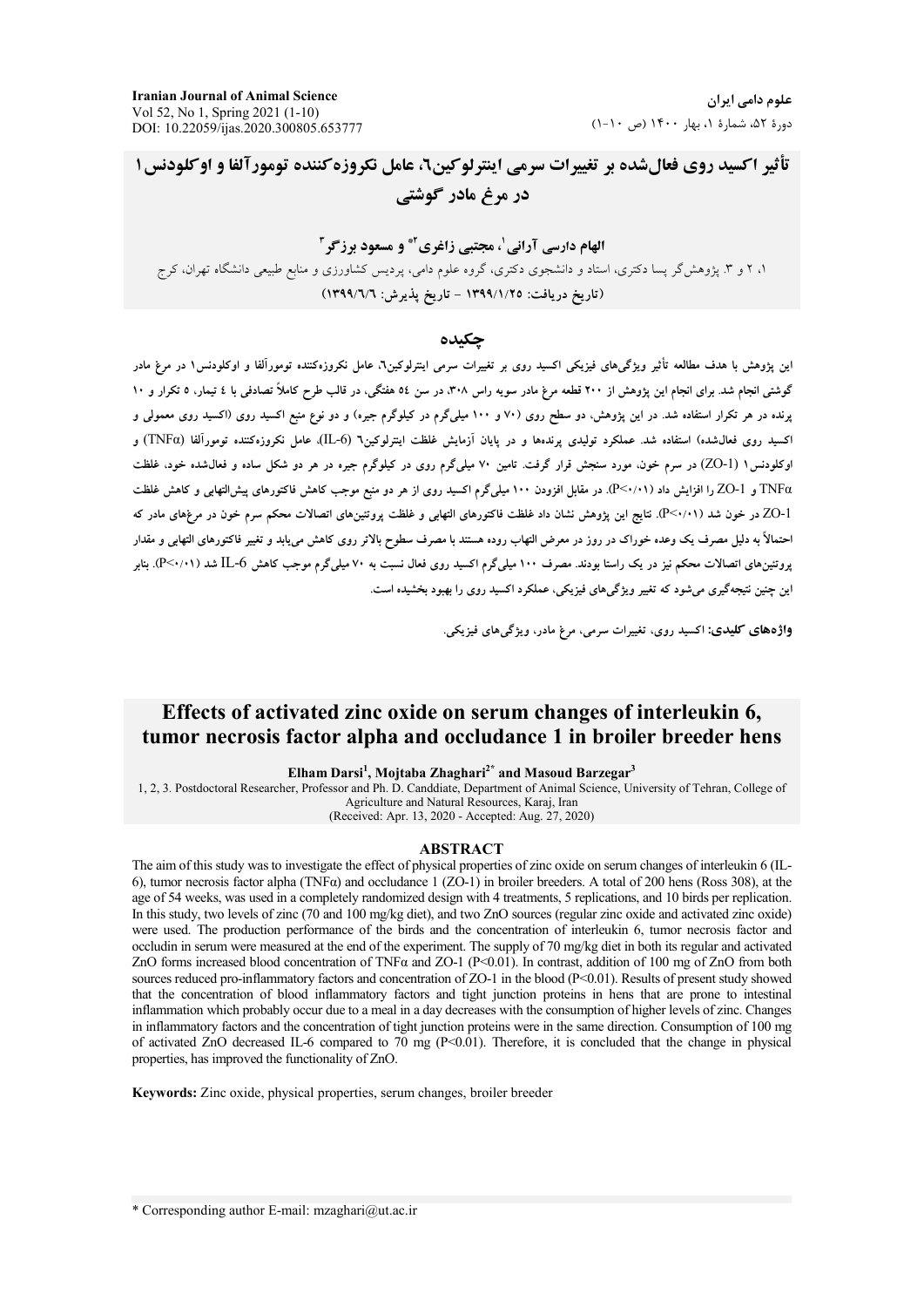سد رودهای از پروتئینهایی به نام اتصالات محکم تشکیل شده است. اتصالات محکم از پروتئینهای غشايي چهاروجهي شامل اكلودين (occludin)، تریسلولین (tricellulin) و اعضای خانواده کلادین (claudin) و همچنین از پروتئین غشایی تکوجهی، زونا اوکلودنس (ZO) ۰، ۲، ۳ و ZAK و چندین پروتئین غشایی محیطی تشکیل شده است ( Walter et al., 2009). نقش اوليه اتصالات محكم، تنظيم نفوذپذیری خارج سلولی سد رودهای در سلولهای پوششی است. نتایج مطالعات پایه و آزمایشگاهی نشان داده است که روی در تنظیم سد اتصالات محکم Zhang & Guo, 2009; Wang et ) رودهای نقش دارد al., 2013). هرچند نقش دقیق روی در نگهداری ساختار وانسجام اتصالات محكم سلول هاى اييتليال در انواع مختلف سلول های رودهای مشخص نیست (Miyoshi et al., 2016). بهطوركلي، آلكالين فسفاتاز رودهای میزان نفوذپذیری روده را از طریق دو مسیر، کاهش بیان فاکتور رشد اندوتلیال عروقی ( Vascular Endothelial Growth Factor) که با کاهش پروتئینهای دفسفريله مسير فرستنده سيگنال (ERK)، نفوذپذيري را افزایش میدهند و محکمترکردن سد غشایی از طریق تنظیم بیان کلودین ۲، کاهش می دهد ( Wang .(et al., 2015

روی معمولاً بهصورت یک منبع غیرآلی مانند سولفات روی، کلراید روی و اکسید روی و یا بهصورت یک منبع آلی مانند کمپلکسهای پروتئینی، آمینواسیدی و کربوهیدراتی به جیره اضافه میشود. ارزش تغذیهای منابع مواد معدنی به میزان زیستفراهمی آن ماده برای طیور بستگی دارد ( Salim et al., 2008). ميزان زيستفراهمي عناصر ميكرو بهعنوان بخشی از عنصر خورده شده، که جذب شده و به محل فعالیت خود منتقل شده و به شکل فعال خود تبديل مى شود، تعريف شده است (O'Dell, 1983). حلالیت نیز یک فاکتور اساسی برای جذب مواد معدنی کم نیاز است. با افزایش میزان زیستفراهمی مواد معدنی مقداری از این مواد که برای رفع نیازهای حیوان باید به جیره اضافه شود کاهش و در نتیجه كاهش مصرف، مقدار دفع آنها توسط يرنده كاهش

#### مقدمه

روی یک عنصر کمیاب ضروری در مایعات و بافتهای بدن بوده و برای زندهمانی و عملکرد صحیح سلولها در شرایط مختلف فیزیولوژیکی مانند ایمنی، توانایی آنتی اکسیدانی و فرایندهای اپی ژنتیک ضروری است (Huang et al., 2019; Ao & Pierce, 2013). روى کوفاکتور ضروری برای بیش از ۳۰۰ آنزیم از جمله MacDonald, ) آلکالین فسفاتاز و کربونیک انهیدراز 2000) است و احتمالاً از طريق كنترل ساختار و عملکرد سد غشایی، در حفظ ایمنی بدن نقش دارد و این (Zhang et al., 2009; Wang et al., 2013) عملکرد روی در مورد دستگاه گوارش که پیوسته در معرض التهاب، عوامل بيماريزا و عوامل مضر مى باشد اهمیت بیشتری دارد. این عنصر سامانه ایمنی ذاتی (غیراختصاصی) و اکتسابی (اختصاصی) را تحت تأثیر قرار میدهد و تأثیر گستردهای در واسطههای اصلی سامانه ایمنی مانند سایتوکاینها و آنزیمها برای تقویت پاسخهای ایمنی از طریق فعال سازی ایمنی سلولی و خونی دارد (Dardenne, 2002). بهطور کلی، روی سیستم دفاعی را از طریق کنترل پاسخهای التهابی ( Finamore et al., 2008) و حفظ ساختار و عملکرد سد غشایی (Lambert et al., 2004) تحت تأثير قرار مىدهد.

آلکالین فسفاتاز جز دستهای از ایزوآنزیمها است که در لایه بیرونی غشای سلول قرار دارد و هیدرولیز استر فسفات آلی را در فضای خارج سلولی کاتالیز می کند. روی و منیزیوم از کوفاکتورهای این آنزیم هستند. آلكالين فسفاتاز رودهاي يكي از انواع ایزوآنزیمها است که کارکردهای زیادی در دستگاه گوارش دارد و اثر ضدالتهابی آن از جمله مهمترین این کارکردهاست که از طریق غیر فعال کردن لیپوپلی ساكاريدها اين وظيفه را انجام مي دهد. آلكالين فسفاتاز رودهای مقدار نفوذپذیری روده را نیز تنظیم میکند.

روی بهواسطه تأثیر بر تولید آنزیم کربونیک انهیدراز که در تولید کربنات کلسیم یوسته تخممرغ نقش دارد و همچنین تأثیر بر بافت پوششی مجرای تولید تخم، با نقشی که در ساختن پروتئینها دارد تشکیل تخممرغ را نیز تحت تأثیر قرار میدهد (Mayer et al., 2018).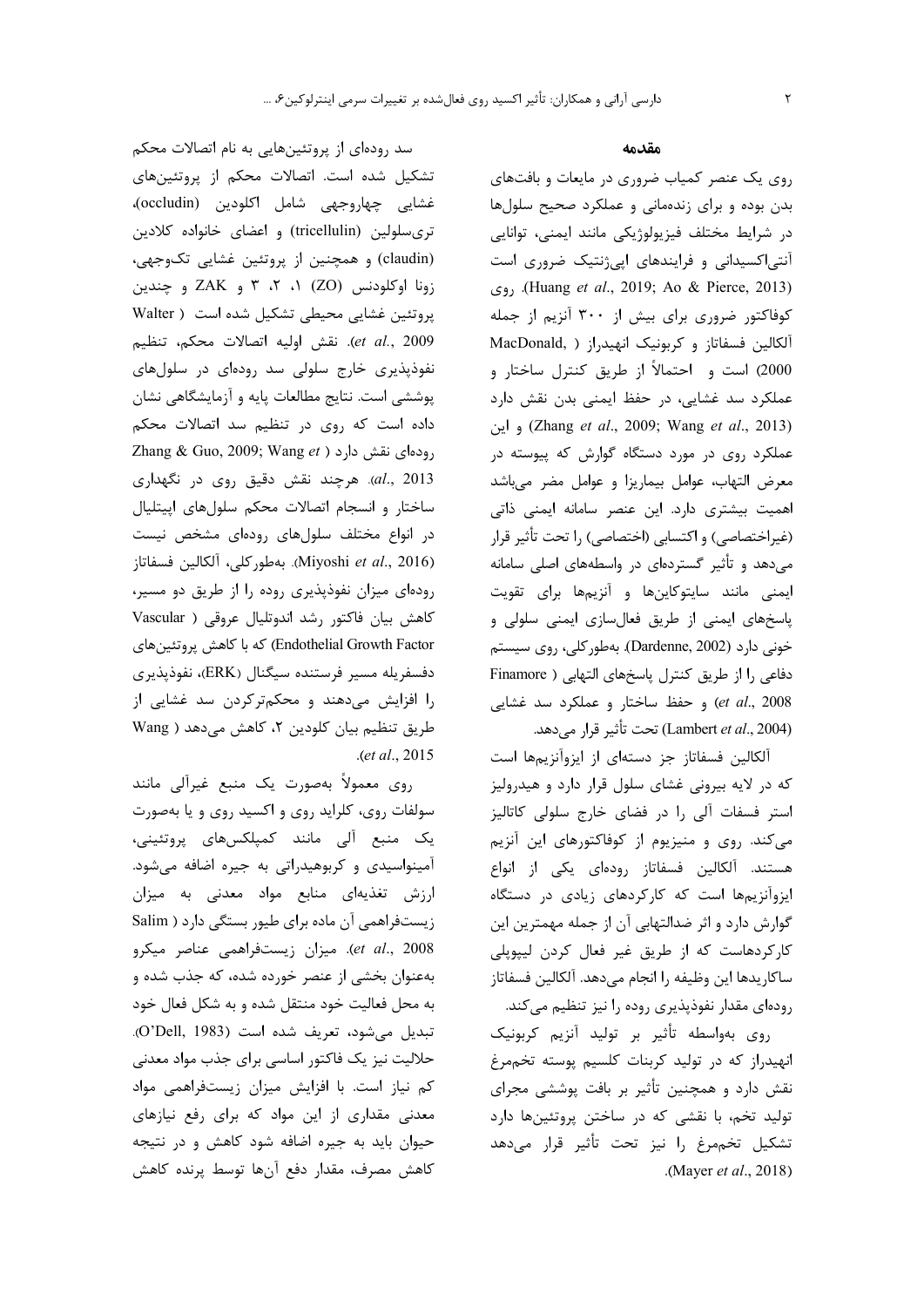مي يابد (Cheng et al., 1998). منابع مختلف اكسيد روی از نظر ویژگیهای فیزیکوشیمیایی مانند اندازه ذرات، شكل و اندازه سطح، اختلافاتي دارند كه می تواند زیستفراهمی روی را تحت تأثیر قرار دهد (Alves et al., 2018). با تغییر ویژگیهای فیزیکی اکسید روی معمولی یعنی اندازه و شکل ذرات، سطح آن افزایش یافته و در نتیجه راحتتر از ذرات بزرگ جذب مي شوند.

اعمال محدودیت خوراکی در پرندهها موجب تخریب بافت پوششی روده و افزایش نفوذپذیری و یا Kuttappan et ) می شود (Leaky gut) نشت از روده al., 2015). محدوديت خوراكي موجب افزايش سطح كورتيكوسترون پلاسما ميگردد كه نتيجه آن اختلال در یکپارچگی سدّ رودهای و بروز التهاب سیستمی و موضعی است (Abu-Dieyeh, 2006). روی دارای نقش حیاتی در حفظ یکپارچگی سلولهای پوششی و عملکرد سد رودهای در موش ( Sturniolo et al., 2002) و انسان (Roy et al., 1992) است و كمبود روی موجب ایجاد زخم در پرزهای روده و آسیب به عملكرد سد ايمنى أن مى شود (Wapnir, 2000). نقش روی در پاسخهای ضد التهابی و مقاومت در برابر عفونتها نيز اثبات شده است ( & Shankar Prasad, 1998). در مرغهای مادر گوشتی نیز که در روز یک وعده خوراک محدود دریافت میکنند و قسمتی از روز دستگاه گوارش آنها خالی است احتمال بروز التهاب در روده وجود دارد. بر این اساس هدف از انجام این آزمایش بررسی تأثیر تغییر و بهبود ویژگیهای فیزیکی اکسید روی معمولی بر تغييرات سرمى اينترلوكين ؟، عامل نكروزهكننده تومورآلفا و اوکلودنس۱ برای مطالعه عملکرد فیزیولوژیکی روی و تأثیر آن بر سلامت روده در مرغهای مادر گوشتی بود.

#### مواد و روشها

این پژوهش در آشیانه پرورش مرغ تخمگذار، واقع در مزرعه آموزشی پژوهشی پردیس کشاورزی و منابع طبیعی دانشگاه تهران و در قالب طرح کاملاً تصادفی بهصورت متعادل با ۴ تیمار در ۵ تکرار و ۱۰ مشاهده

در هر تکرار انجام شد. بنابراین در مجموع ۴×۵×۱۰=۲۰۰ قطعه مرغ مادر گوشتی سویه "راس ۳۰۸" در سن ۵۴ هفتگی و بهمدت ۱۲ هفته استفاده گردید. تیمارهای موردمطالعه شامل دو سطح توصیه شده و پایینتر از نیاز عنصر روی (۱۰۰ و ۷۰ میلیگرم در کیلوگرم) و ۲ نوع منبع اکسید روی (اکسید روی معمولی و اکسید روی فعالشده) بود. اکسید روی فعال شده از لحاظ اندازه ذرات و شکل ظاهری با اکسید روی معمولی متفاوت است به نحوی که ذرات اکسید روی فعال شده چسبندگی ندارند و بهخوبی در خوراک توزیع میشوند ( Zaghari & .(Honarbaksh, 2020

ویژگیهای فیزیکی منبع اکسید روی فعال شده شامل شکل، اندازه ذرات، سیالیت و میزان تخلخل در أزمايشگاه تخصصى ميناطيور مورد اندازهگيرى قرار گرفت. اندازه ذرات و شکل آنها با استفاده از میکروسکوپ نوری (Olympus, CX22LED)، دوربین ديجيتال (KECAM-SPCMOS05000KPA) و نرمافزار کنترل دوربین (KEView) اندازهگیری شد. میزان روی موجود در هر دو منبع روی ۷۶ درصد بود که با روش طیف سنجی جذب اتمی اندازهگیری شد. در جیرەھای آزمایشی از مکمل معدنی فاقد عنصر روی، که از شرکت مکمل سازی میناطیور تهیه شده بود، استفاده شد. مرغها تحت الكوى نورى ١٣:٣٠ ساعت روشنایی و ۱۰:۳۰ ساعت تاریکی قرار گرفتند. ساعات روشنایی از ۷ صبح تا ۸:۳۰ شب بود. دمای آشیانه از طریق کنترل سیستم تهویه و گرمایش، در محدوده ۲۳-۲۲ درجه سانتی گراد نگهداری شد. چهار تیمار برای انجام این آزمایش درنظر گرفته شد که در تیمار اول و دوم سطح ۷۰ و ۱۰۰ میلیگرم روی در کیلوگرم جیره از منبع اکسید روی معمولی و در تیمار سوم و چهارم همین سطوح روی از منبع اکسید روی فعال شده استفاده شد. جیرههای آزمایشی بر اساس جدول احتیاجات غذایی مرغ مادر گوشتی ( ROSS 308, 2016) تنظيم شدند (جدول ١) و بهترتيب ١۵۵ و ۱۳۰ گرم خوراک بهازای هر مرغ و خروس در چهار هفته اول پژوهش در نظر گرفته شد و از هفته پنجم ۵ گرم به مقدار جیرههای مصرفی افزوده شد. پیش از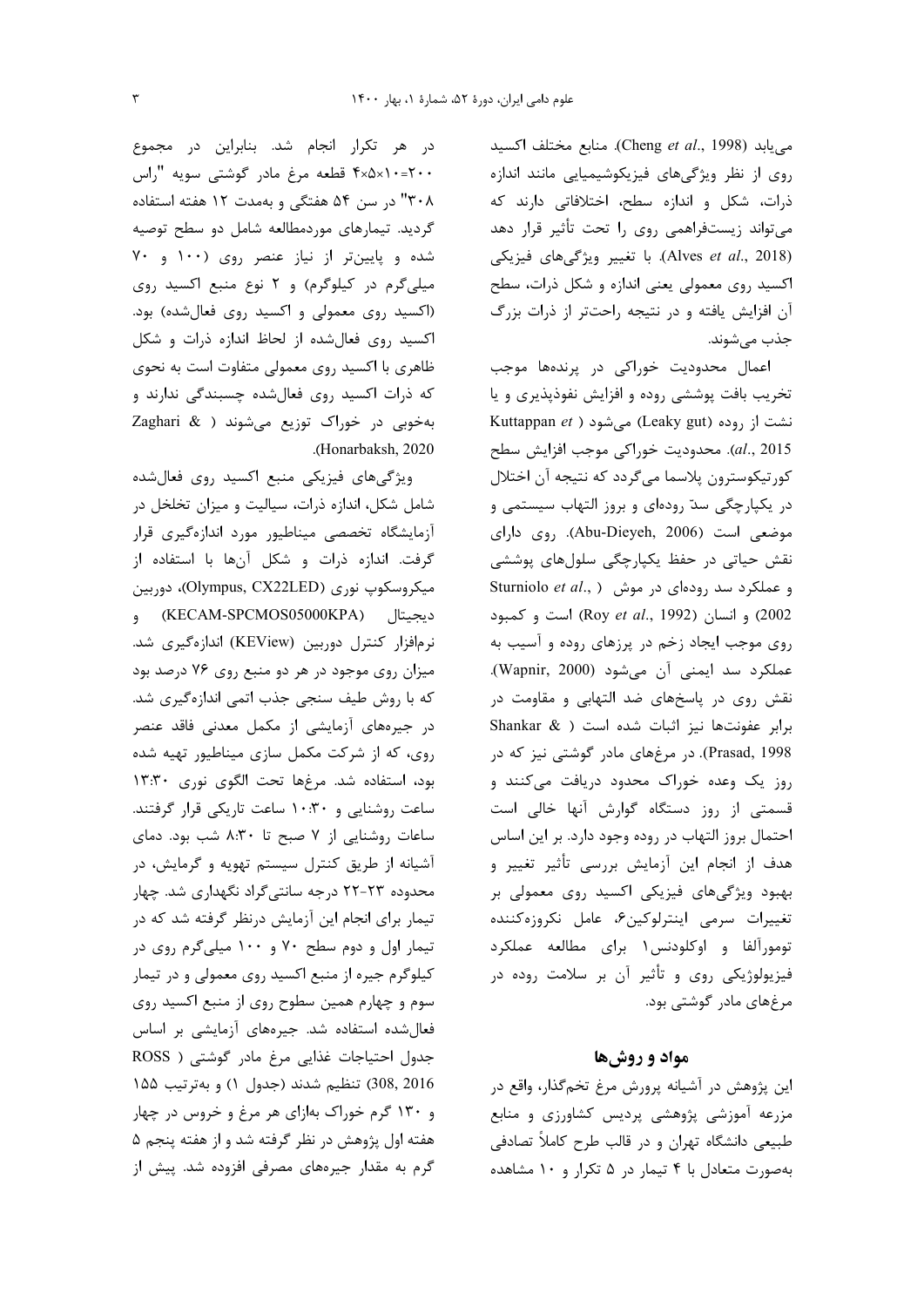شروع آزمایش بهمدت دو هفته از جیرههای فاقد روی برای تخلیه ذخیره مازاد روی استفاده شد ( Lambert et al., 2007). جيرمها فاقد فيتاز، آنتي بيوتيک و اسیدهای آلی بودند.

| جدول ۱. ترکیب مواد خوراکی و مواد مغذی جیرههای |  |  |
|-----------------------------------------------|--|--|
|-----------------------------------------------|--|--|

| آزمایشی                                              |
|------------------------------------------------------|
| Table 1. Ingredients and calculated nutrient content |
| of basal diet                                        |

| Ingredients $(\% )$         | Female | Male  |
|-----------------------------|--------|-------|
| Corn                        | 70.28  | 67.23 |
| Soybean meal                | 19.51  | 6.25  |
| Wheat bran                  | 0.47   | 23.28 |
| Carbonate Calcium           | 7.45   | 0.81  |
| Di-Calcium Phosphate        | 1.23   | 1.36  |
| Salt                        | 0.34   | 0.32  |
| Sodium bicarbonate          | 0.1    | 0.1   |
| Vitamin premix <sup>1</sup> | 0.25   | 0.25  |
| Mineral premix <sup>1</sup> | 0.25   | 0.25  |
| D-L Methionine              | 0.13   | 0.1   |
| L-Lysin HCL                 |        | 0.04  |
| Nutrients composition       |        |       |
| AME (Kcal/Kg)               | 2800   | 2700  |
| $CP\%$                      | 14     | 11.5  |
| $Ca\%$                      | 3.2    | 0.7   |
| Available P%                | 0.32   | 0.35  |
| $Na\%$                      | 0.18   | 0.18  |
| Lys $(Dig)$ %               | 0.63   | 0.44  |
| Meth (Dig) %                | 0.34   | 0.28  |
| Meth + Cys (Dig) $%$        | 0.55   | 0.47  |
| Thr $(Dig)$ %               | 0.47   | 0.35  |
| $DCAB$ (MEq/ $Kg$ )         | 173    | 163   |

١. مكمل ويتاميني و معدني مقادير زير ١٫ در هر كيلوگرم خوراک تأمين نمود: ١٠٠٠٠ واحد بين المللي ويتامين A، ٣٥٠٠ واحد بين المللي ويتامين D3، ١٠٠ واحد بين المللي ويتامين E، ٣ ميلي گرم ويتامين K، ٣ میلی گرم ویتامین B1، ۶ میلی گرم ویتامین B2، ۳۵ میلی گرم ویتامین B3، ١۵ میلیگرم ویتامین B5، ٣ میلیگرم ویتامین B6، ٠/١٥ میلیگرم بیوتین، ١/٥٠ میلیگرم فولیکاسید، ٠/٠٢ میلیگرم ویتامین B12، ١۶ میلیگرم مس، ۱/۲۵ میلیگرم ید، ۴۰ میلیگرم آهن، ۱۲۰ میلیگرم منیزیوم، ۰/۳۰ میلیگرم سلنیوم، و صفر میلیگرم روی.

1. Vitamin and mineral premix supplied the following per kg of diet: Vitamin A 10000 IU, Vitamin D3 3500 IU, Vitamin E 100 IU, Vitamin K 3 mg, Vitamin B1 3 mg, Vitamin B2 6 mg, Vitamin B3 35 mg, Vitamin 9 Fig. 15 mg, Vitamin B6 3 mg, Biotin 0.15 mg, Folic Acid 1.50 mg, Patitiman B6 3 mg, Biotin 0.15 mg, Folic Acid 1.50 mg, Vitamin B12 0.02 mg, Copper 16 mg, Iodine 1.25 mg, Iron 40 mg, Manganese 120 mg, Selenium 0.30 mg, a

تعداد تخممرغهای تولیدی روزانه اندازهگیری شد و با تقسیم آن بر تعداد مرغها، میزان و درصد تولید تخم مرغ در روز محاسبه گردید. در پایان هر هفته تعداد سه تخممرغ از هر تکرار هر تیمار، وزن کشی شده و ضخامت پوسته آنها اندازهگیری شد. برای اندازهگیری ضخامت یوسته، بعد از شکستن تخممرغ، یوسته آن شسته و خشک شد. ضخامت یوسته با

استفاده از میکرومتر دیجیتال در سه بخش انتهای پهن، انتهای باریک و بخش میانی اندازهگیری شد و میانگین این سه عدد بهعنوان ضخامت پوسته در نظر گرفته شد. در سن ۶۵ هفتگی، از دو پرنده در هر تکرار، نمونه خون به میزان تقریبی ۳ میلی لیتر از ورید بازویی گرفته شد. سیس، سرم خون جدا شده و توسط پیپتهای پاستور یکبار مصرف به میکروتیوبهای دربدار انتقال و در دمای ٢٠- درجه سانتی گراد منجمد گرديد. غلظت اينترلوكين۶، عامل نكروزهكننده تومور آلفا و پروتئینهای اتصالات محکم (اوکلودنس ۱) موجود در سرم با استفاده از تکنیک الایزا و کیتهای تجارى ويژه طيور (BT., changhai, China) اندازه گیری شد. میزان حساسیت کیتهای TNFα ،IL6 و ZO-1 بهترتيب ٥/٠١۵٣ و ٠/٠٢٨ فانوكرم بر میلی لیتر بود. دادههای بهدستآمده در این پژوهش با استفاده از رویه GLM از نرمافزار SAS 9.3 (2011) در قالب طرح کاملاً تصادفی آنالیز شدند و میانگینها با استفاده از آزمون چند دامنهای دانکن در سطح معنے،داری ۵ درصد مقایسه گردید. مدل آماری طرح بەصورت زير بود:

 $Y_{ii} = \mu + T_i + e_{ii}$ که در آن Y<sub>ii</sub>: مشاهدات، µ: میانگین، T<sub>i</sub>: اثر تیمار i ام و e<sub>ii</sub>. اشتباه آزمایش*ی* بود.

## نتايج و بحث

اندازه ذرات در اکسید روی فعال شده، کوچکتر از اکسید روی معمولی بود و زاویه ریزش بهتری داشت در نتيجه قابليت مخلوطشدن آنها با جيره يايه بهتر از اکسید روی معمولی بود (جدول ۲ و شکل ۱).

| جدول ۲. ویژگیهای فیزیکی اکسید روی معمولی و |
|--------------------------------------------|
| فعال شده                                   |

Table 2. Physical properties of regular zinc oxide and improved zinc oxid

| Zinc Oxide source       | $RZ^1$             |          |  |
|-------------------------|--------------------|----------|--|
| Particle size $(\mu m)$ | 100-1000           | < 150    |  |
| Shape                   | Rod-like           | Platelet |  |
| Angle repose (degree)   | 35                 | 28       |  |
| Mixability              | Poor               | Good     |  |
|                         | ۱. اکسیدروی معمولی |          |  |
|                         | ۲. اکسید روی فعال  |          |  |

1. RZ= Regular zinc oxid

2. IZ= Improved physical characteristic of regular zinc oxide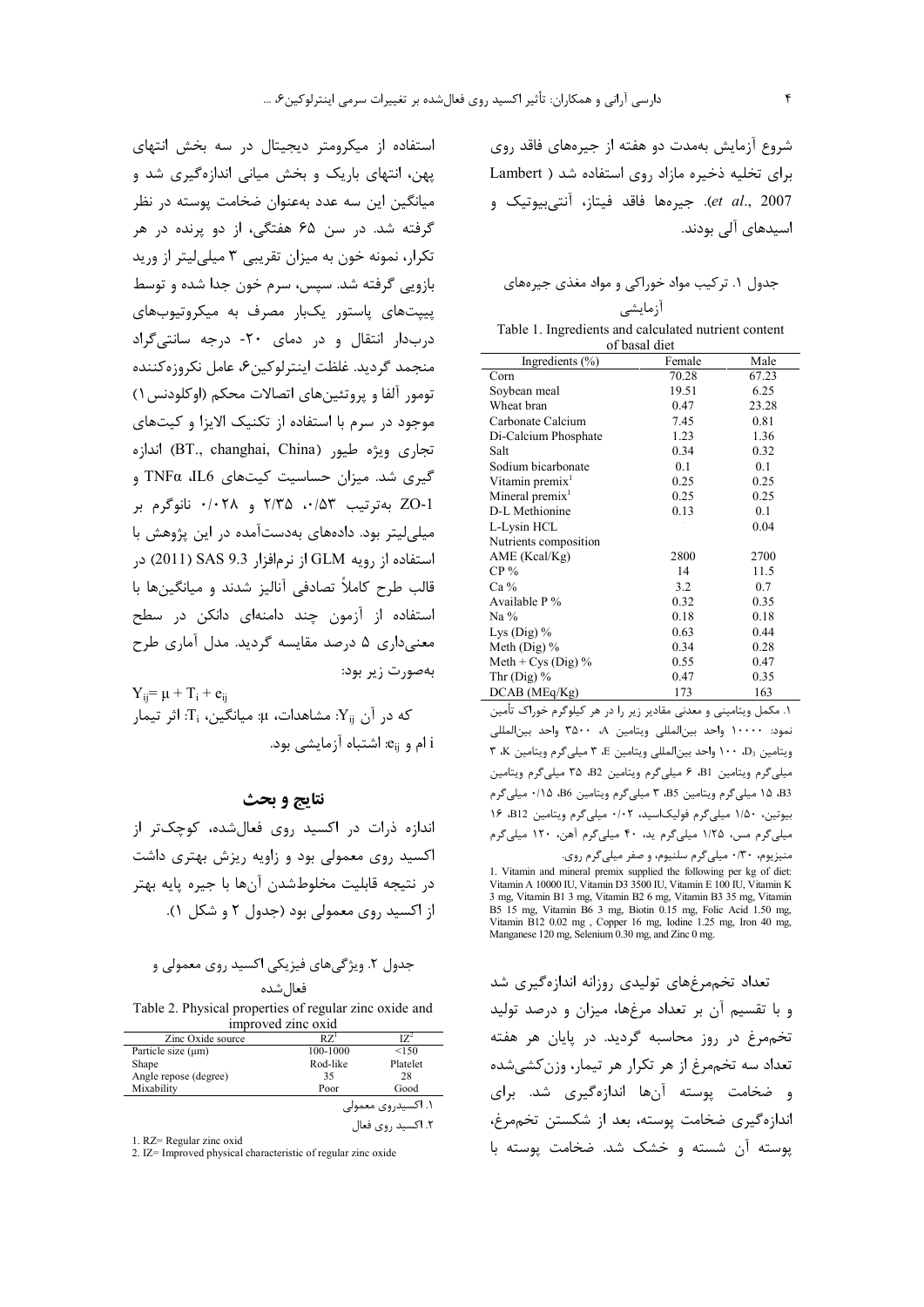

 $RZ =$ Regular zinc oxid

IZ= Improved physical characteristic of regular zinc oxide



Representation of particle size of IZ (measured by light microscope equipped with appropriate camera and software)

شكل ١. شكل بالا: اكسيد روى معمولي (چپ) و فعالشده (راست)؛ شكل پايين: اندازه ذرات اكسيد روى فعال (-KECAM (SPCMOS05000KPA & KEView

Figure 1 Shape of regular ZnO (Left) and improved physical characteristics of regular ZnO (right), b ottom particle size of improved zinc oxide (Top view 3.7).

زنجيره سبك كاپا از لنفوسيتهاي بي فعالشده"<sup>١</sup>، (Warner & Nunez, 2013) و جلوگیری از فعالیت (Fawley & Gourlay, 2016) Toll like كيرندههاى می تواند مانع تولید سیتوکینهای التهابی شود ( Bilski et al., 2016). بر اساس نتايج مطالعات انجام شده در مرغهای مادر گوشتی افزایش مقدار روی در جیره توليد سيتوكين هاي التهابي را كاهش مي دهد ( Mayer Finamore et al., ) و این نتایج در انسان ( Finamore et al., ) 2008) و خوک (Liu et al., 2014) نیز مشاهده شده است که دلیل آن بر اساس مطالعات آزمایشگاهی كاهش بيان سيتوكينهاى التهابى عنوان شده است در این (Sargeant et al., 2011; Li et al., 2015). یژوهش نیز با افزایش سطح روی از ۷۰ به ۱۰۰

مصرف ۷۰ میلیگرم روی در کیلوگرم جیره بدون توجه به نوع منبع اکسید روی مقدار TNF- $\alpha$  ا نسبت به مصرف ۱۰۰ میلیگرم روی در کیلوگرم جیره افزایش داد (-(/·>P) اما در مورد IL-6 این تفاوت فقط در زمان مصرف اکسید روی فعال شده معنی دار بود (جدول۳). روى بەعنوان كوفاكتور آنزيم آلكالين فسفاتاز، التهاب و .<br>نفوذپذیری دستگاه گوارش را تحت تأثیر قرار میدهد. آلکالین فسفاتاز رودهای از طریق سه مسیر متفاوت، دفسفریله کردن لیپید A که از اجزای ساختمانی لیپویلی ساکاریدهای موجود در غشای خارجی باكترىها هستند (Riggle et al., 2013)، ممانعت از فعاليت مجموعه پروتئيني كنترلكننده توليد سايتوكينها با عنوان "فاكتور هستهاى تقويتكننده

<sup>1.</sup> NF-KB (nuclear factor kappa-light-chain-enhancer of activated B cells)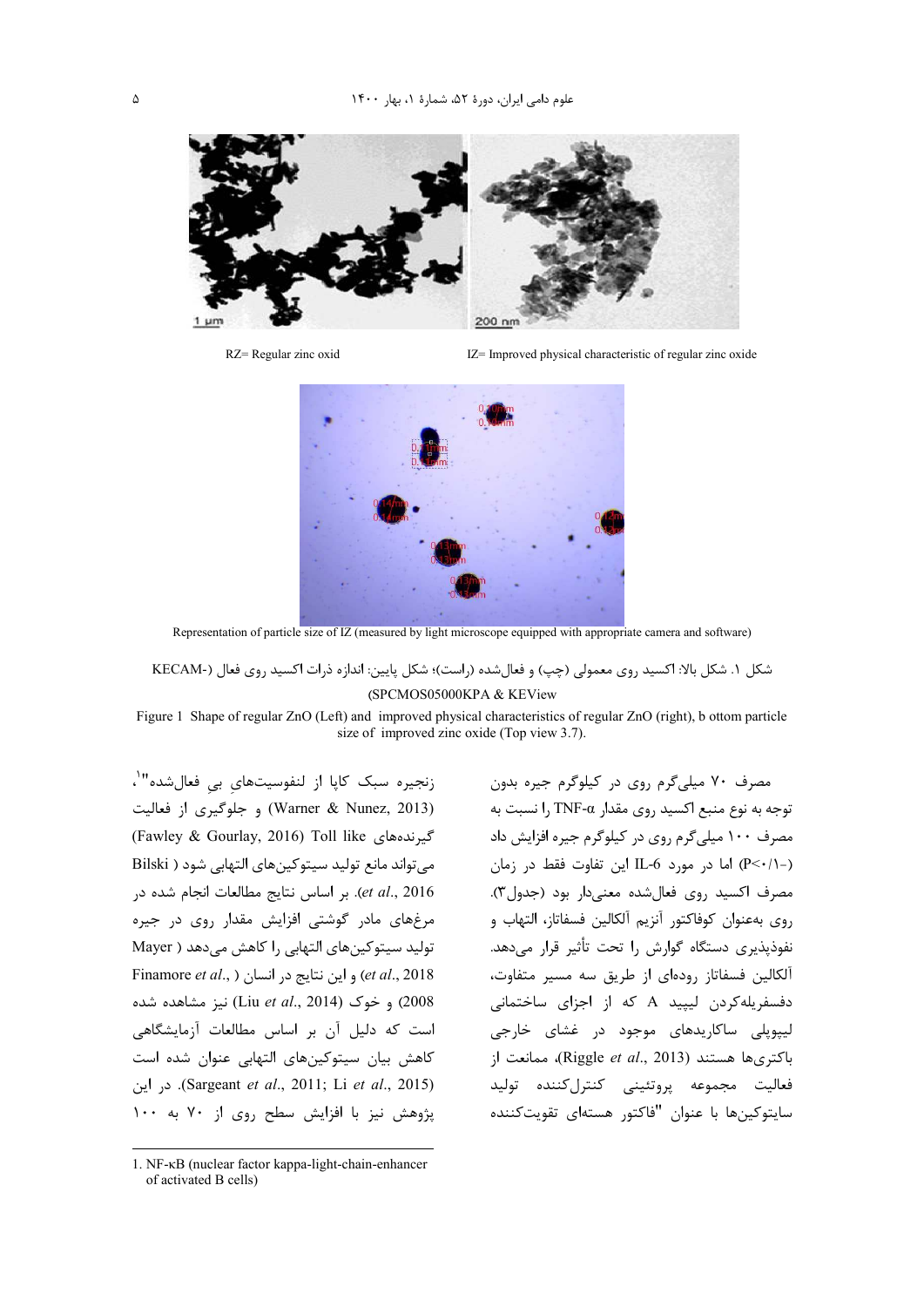میلی گرم در کیلوگرم در جیره، مقدار سیتوکینهای التهابي كاهش يافت. بروز التهاب و فعاليت سامانه ایمنی با ساخت پروتئینهای ویژهای که نقش اساسی در دفاع اندامها در برابر عوامل بیماریزا و تغییر در پاسخ ایمنی دارند مشخص میشود. پروتئین های فاز حاد مانند فيبرينوژن، پروتئين C واكنشپذير و هپتوگلوبین با القای IL-1 و IL-6 تولید و ترشح میشوند (Gruys *et al*., 1994). این پروتئینها زودتر از یادتنها ظاهر میشوند و کاهش آنها با پاسخهای التهابی در پستانداران و جوجهها در ارتباط است .(Eckersall, 2000)

مصرف ۱۰۰ میلی گرم روی در کیلوگرم جیره بدون توجه به نوع منبع اكسيد روى، غلظت ZO-1 سرم خون را نیز نسبت به مصرف ۷۰ میلیگرم روی در کیلوگرم جیره کاهش داد (P<۰/۰۱). جدول ٣). بهنظر مى رسد حفظ انسجام يروتئين هاى اتصالات محكم بافت روده (همچون ساير بافتها مانند ريه) مانع نشت اجزای آن به داخل خون می شود ( & Bao 2006). Knoell, 2006). Xiaoyang et al. (Knoell, 2006) گزارش نمودند مشاهده پروتئینهای اتصالات محکم در خون می تواند ناشی از شکسته شدن سدهای خونی مغزی (Blood brain barrier) در نتیجه خونریزی داخلی مغز باشد. این محققین نتیجهگیری نمودند که پروتئینهای اتصالات محکم موجود در خون می تواند بهعنوان یک معیار زیستی (Biomarker) برای بررسی انسجام اتصالات محكم و احتمال خونريزي مغزى مورد

استفاده قرار بگیرد. نتایج تحقیقات در مورد خوکها نشان داد مصرف سطوح بالای روی (۳۰۰۰ میلی گرم در کیلوگرم) میزان بیان پروتئین اتصالات محکم Zhu et al., ) را در موكوس ژژنوم ( ,Zhu et al 2017) و موكوس ايليوم (Zhang & Guo, 2009) افزایش میدهد. همچنین، مصرف شکل آلی روی در پرندگان دچار چالش کوکسیدیوز و کلستریدیوم پرفرینجنس میزان بیان زونولااکلودین را افزایش مے دھد که مے تواند برای کاهش نفوذیذیری روده موثر باشد (Bortoluzzi et al., 2019). سيتوكينهاى التهابي مانند اينترلوكين وعامل نكروز دهنده تومور الفا میزان التهاب را افزایش و از طریق کاهش پروتئینهای دفسفریله شده فرستنده سیگنال و کاهش بیان كلودين ٢، (Wang et al., 2015) ميزان نفوذيذيري دستگاه گوارش را افزایش میدهند. براساس نتایج سایر تحقيقات، بيان آلكالين فسفاتاز رودهاى ميزان التهاب را كاهش و بهواسطه كاهش بيان سيتوكينها اتصالات محكم ,ا افزايش مي دهد (Wang et al., 2015).

مصرف اکسید روی فعالشده ضخامت یوسته تخمهرغ را نسبت به مصرف ۷۰ میلی گرم اکسید روی معمولی افزایش داد (P<٠/٠۵)، اما تولید و وزن تخمهرغ تحت تأثير مقدار روى جيره و نوع منبع آن قرار نگرفت (جدول ۴).

احتمالاً دليل اين بهبود تغيير ويژگىهاى فيزيكى و در نتیجه مخلوط شدن یکنواخت روی با خوراک و عدم آگلومريزه شدن آن باشد (Nouri et al., 2019).

جدول ۳. تأثیر سطوح مختلف روی و اکسید روی معمولی و فعالشده بر سطح سایتوکینهای التهابی و پروتئین اتصالات محکم

|  | در مرع مادر کوشتی |  |
|--|-------------------|--|
|  |                   |  |

Table 3. The effects of different dietary levels of zinc and sources (regular and improved) zinc oxide on inflamatory cytokin and tight junction protein level of broiler breeder serum

| Treatment                  | $RZ^1$ -70           | $RZ-100$            | $IZ^2 - 70$          | $IZ-100$         | <b>SEM</b> | P value |  |
|----------------------------|----------------------|---------------------|----------------------|------------------|------------|---------|--|
| Tight junction protein     |                      |                     |                      |                  |            |         |  |
| ZO-1 $(pg/ml)^3$           | 0.50 <sup>a</sup>    | 0.250 <sup>b</sup>  | $0.566$ <sup>a</sup> | $0.216^{\circ}$  | 0.057      | < 0.01  |  |
| Inflammatory cytokin       |                      |                     |                      |                  |            |         |  |
| $TNF$ (pg/ml) <sup>3</sup> | $45.25$ <sup>a</sup> | 23.617 <sup>b</sup> | 48.383 $a$           | $21.550^{\circ}$ | 4.40       | < 0.01  |  |
| IL6 $(pg/ml)^3$            | $10.625^{\rm b}$     | $3.467^b$           | $29.3^{\circ}$       | $1.267^{\rm b}$  | 4.77       | < 0.01  |  |

ab: میانگینهای با حروف غیر همسان در هر ردیف اختلاف معنی دار دارند ( ( - +/+>P).

۱. اکسید روی معمولی

٢. اكسيد فعال شده

۳. پیکوگرم بر میلیلیتر

a, b: Means with different letters in a row differ significantly  $(P<0.001)$ .

1. RZ= regular zinc oxide

2. IZ=improved physical characteristics of regular zinc oxide

3. Picograms per millilitre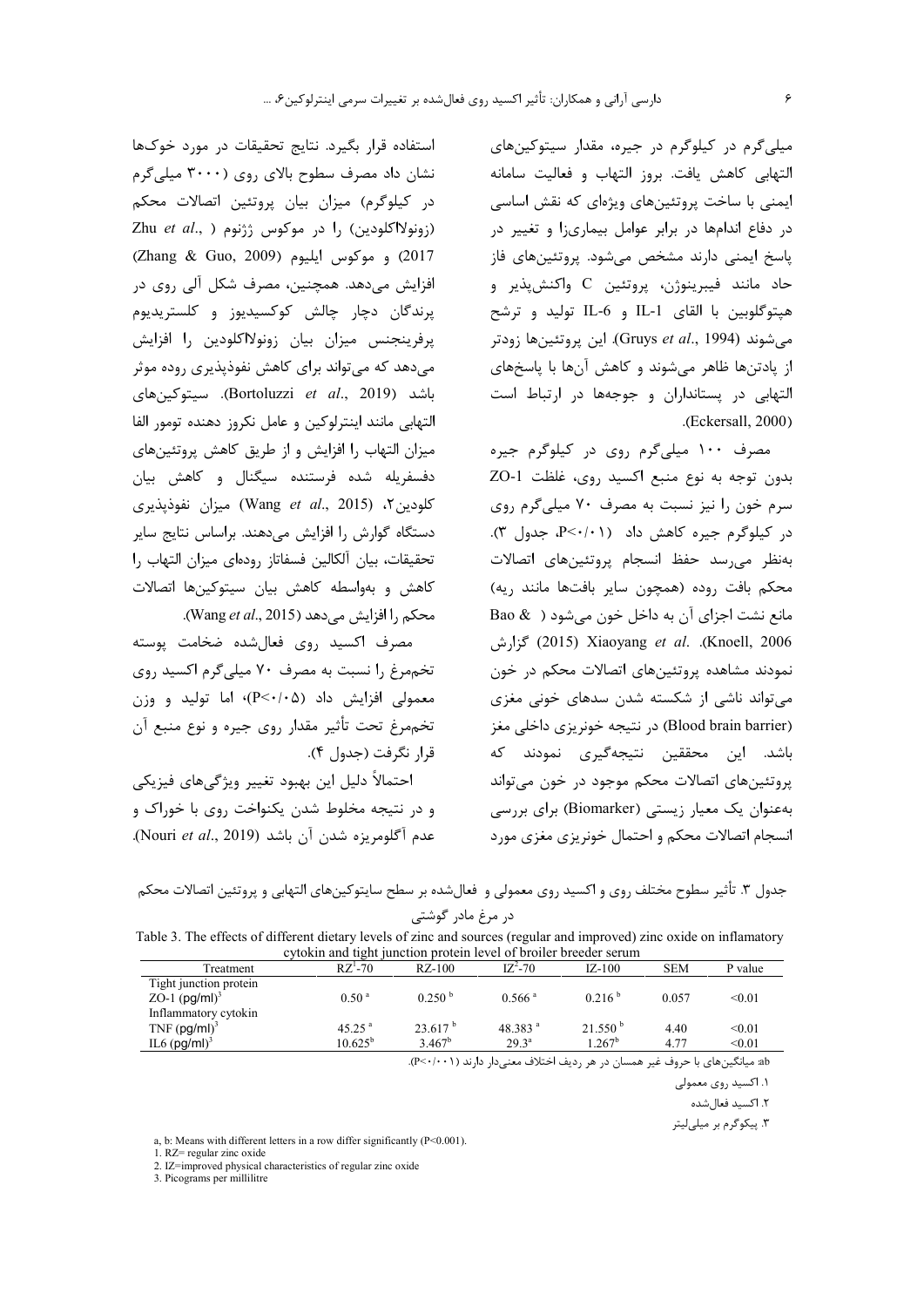جدول ۴. تأثير سطوح و منابع ًمختلف اكسيد روى (اكسيد روى معمولى و فعالشده) بر توليد، وزن و ضخامت پوسته تخممرغ

|  | در مرغ مادر گوشتی |
|--|-------------------|
|--|-------------------|

Table 4. The effects of different dietary levels of zinc and sources (regular and improved zinc oxide) on egg production,egg weight and eggshell thichness of broiler breeder

| production, egg weight and eggsheir anemiess of oforter oreeaer |                    |                       |                    |                       |            |           |  |
|-----------------------------------------------------------------|--------------------|-----------------------|--------------------|-----------------------|------------|-----------|--|
| <b>Treatment</b>                                                | $RZ^1$ -70         | $RZ-100$              | $IZ^2 - 70$        | $IZ-100$              | <b>SEM</b> | P value   |  |
| Egg production $(\%)$                                           | 43.2               | 38                    | 39.2               | 42.6                  | 2.147      | NS.       |  |
| Egg weight $(g)$                                                | 70.24              | 71.09                 | 71.63              | 70                    | 0.795      | <b>NS</b> |  |
| Eggshell thickness (mm)                                         | 0.342 <sup>b</sup> | $0.343$ <sup>ab</sup> | 0.358 <sup>a</sup> | $0.348$ <sup>ab</sup> | 0.0041     | < 0.05    |  |
| Initial body weight(g)                                          | 3813.8             | 3876.8                | 3887.2             | 3810.4                | 32.48      | NS        |  |
| Final body weight(g)                                            | 4390.2             | 4358.8                | 4476               | 4437                  | 73.21      | NS        |  |
| Change in BW during 12 weeks $(g)$                              | 576.4              | 482                   | 589.6              | 626.6                 | 72.63      | NS        |  |
|                                                                 |                    |                       |                    |                       |            |           |  |

.( P< 2(- % )001/0 sm1R " .B # s"O T!" : -!Y!3& ab

۰. اکسید روی معمولی

٢. اكسيد فعال شده

۲. پیکوگرم بر میلیلیتر

a, b: Means with different letters in a row differ significantly (P<0.001).

1. RZ= regular zinc oxide

2. IZ=improved physical characteristics of regular zinc oxide

3. Picograms per millilitre

میزان ورود مواد غذایی، آب و مواد معدنی را تحت تأثير قرار مىدهند. بنابراين، عملكرد مناسب سد , ودهاي تأثير قابل *ت*وجهي بر حفظ تعادل بدن و سلامت پرنده دارد. زونولا اکلودین بهعنوان یکی از تركيبات اصلى اتصالات محكم با تنظيم ميزان نفوذپذیری سلولهای اپیتلیوم و حفظ عملکرد سد رودهای در انسان و حیوانات می تواند میزان هضم و جذب مواد مغذي ,ا تحت تأثير قرار دهد. بنابراين، بەنظر می رسد روی در سطح ۷۰ میلیگرم در کیلوگرم جیره و به شكل اكسيد روى فعالشده، با تأثير بر اتصالات محكم سد رودهای و تأثیر بر سلامت روده، توانست میزان ورود مواد معدنی مانند کلسیم را تحت تأثیر قرار داده و در نتيجه كيفيت يوسته ,ا بهبود دهد.

### **نتيجه گيري**

نتايج اين پژوهش نشان داد افزودن ١٠٠ ميلي گرم روی نسبت به ۷۰ میلیگرم روی از هر دو منبع اکسید روی معمولی و فعالشده موجب تغییرات سرمی اینترلوکین۶، عامل نکروزهکننده تومورآلفا و اوکلودنس۱ میشود. چنین برداشت میشود که كاهش فاكتورهاي ييش|لتهابي احتمالاً به دليل كاهش نشت پروتئینهای تشکیلدهنده اتصالات محکم در خون باشد. بر اساس نتايج اين پژوهش، احتمال دارد كه مقدار فاكتورهاى التهابي و يروتئينهاى اتصالات محکم بافت روده در مرغهای مادر که به دلیل مصرف

در سایر تحقیقات، استفاده از منبع آلی روی در مقايسه با منبع غيرآلي آن، ضخامت و استحكام يوسته Zhang *et al*., 2017; Huang *et al*., D).G ) 2019). بديهى است دليل بهبود كيفيت پوسته در نتیجه استفاده از منبع آلی روی نیز جذب بهتر و بکنواختتر آن میباشد، با وجود این، محققین ذکر نمودهاند که افزایش فعالیت کربونیکانهیدراز در زمان تشكيل يوسته دليل آن است (Zhang et al., 2017). در تعدادی از تحقیقات استفاده از شکل آلی و غیر آلی روی نتوانست میزان تولید و کیفیت تخممرغ را تحت Tabatabaie et al., 2007; Olgun et ) تأثير قرار دهد al., 2017). يوسته تخممرغ حاوي ۹۶٪ كربنات کلسیم میباشد و برای تولید هر تخممرغ ۲-۲/۵ گرم كلسيم مورد نياز است (Al-Batshan et al., 1994). در طول چرخه تولید مثل، کلسیم از دستگاه گوارش جذب و توسط خون از اییتلیوم عبور کرده و وارد مجرای غدد پوستهساز میشود. در مورد کیفیت پوسته تخممرغ نتايج تحقيقات نشان داده افزايش مقدار كلسيم در سرم (Panda et al., 2008) و افزايش ميزان Mutus ) بقای کلسیم (Mutus *et al.*, 2006) و فسفر GC % . .G - D) J1/F ( \$!L!; *et al*., 2006 بالايي سلولهاي اپيتليوم بخش جذب كننده روده، مسئول جذب مواد غذايي هستند. اتصالات محكم، فضای بین سلولی میان سلولهای اپیتلیوم مجاور را پر کرده و میزان نفوذیذیری سد رودهای و در نتیجه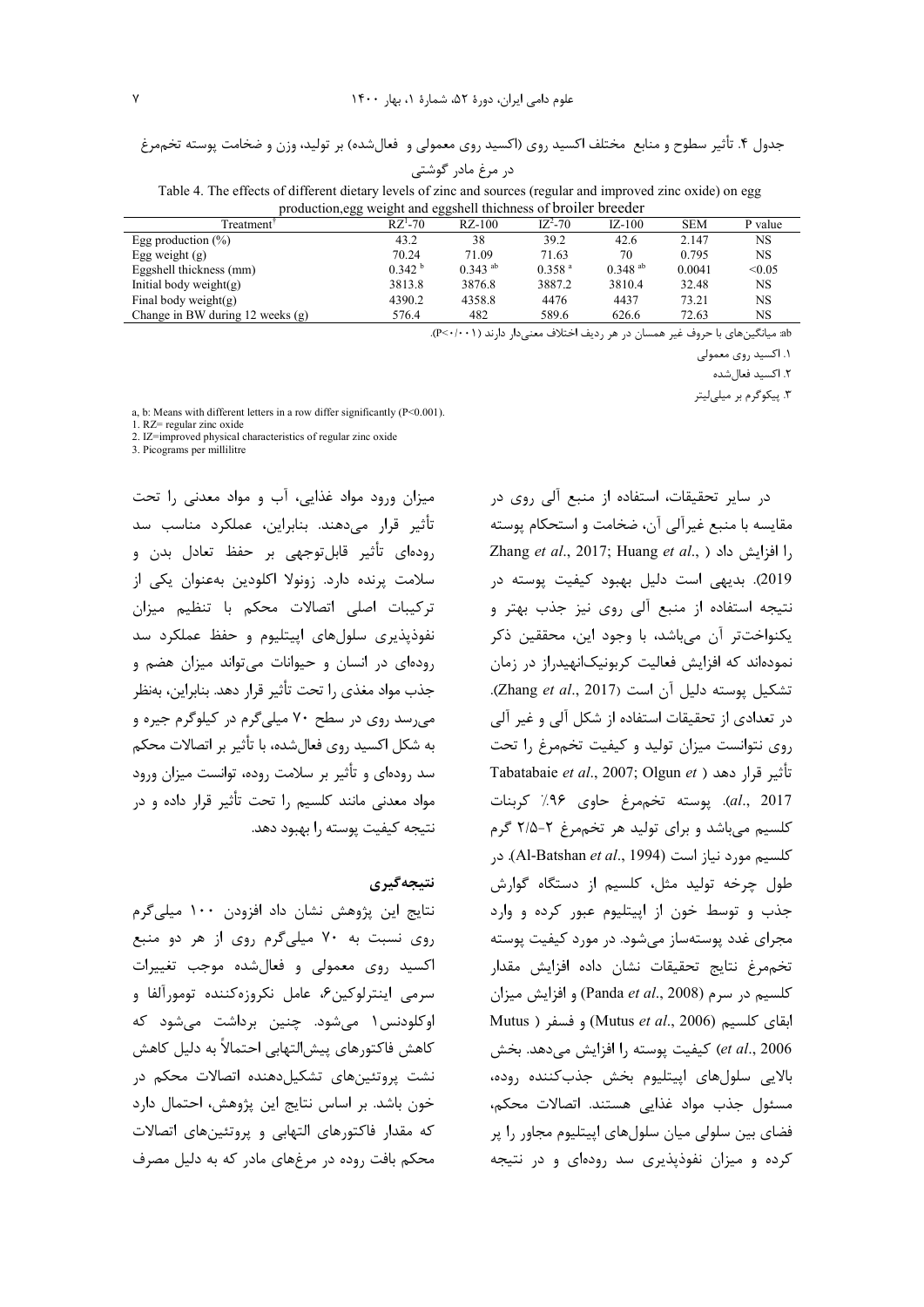یک وعده خوراک در معرض التهاب روده هستند با میلی گرم اکسید روی فعال نسبت به ۷۰ میلیگرم موجب كاهش IL-6 شد. بنابراين، چنين نتيجه گيري .<br>تغییر غلظت فاکتورهای التهابی و مقدار پروتئینهای مسلم میشود که تغییر ویژگیهای فیزیکی اکسید روی،

مصرف سطوح بالاتر روى كاهش يابد. همچنين روند اتصالات محکم نیز در یک راستا بودند. مصرف ۱۰۰ محملکرد فیزیولوژیکی آن را بهبود میبخشد.

#### **REFERENCES**

- 1. Abu-Dieyeh, Z. H. M. (2006). Effect of chronic heat stress and long-term feed restriction on broiler performance. International Journal of Poultry Science, 5(2), 185-190.
- Al-Batshan, H. A., Scheideler, S. E., Black, B. L., Garlich, J. D. & Anderson, K. E. (1994). 2. Duodenal calcium-uptake, femur ash, and eggshell quality decline with age and inrease following molt. Poultry Science, 73(10), 1590-1596.
- 3. Alves, T. E. P., Kolodziej, C., Burda, C. & Franco, A. (2018). Effect of particle shape and size on the morphology and optical properties of zinc oxide synthesized by the polyol method. Materials  $\&$ Design, 146(15), 125-133.
- 4. Ao, T. & Pierce, J. (2013). The replacement of inorganic mineral salts with mineral proteinates in poultry diets. World's Poultry Science Journal, 69(1), 5-16.
- Aviagen Group Ltd. 2016. Ross 308. Parent stock nutrition spesification. Aviagen, newbridge,  $5<sub>1</sub>$ Midlothian EH28 8SZ, Scotland, UK.
- 6. Bao, S. & Knoell, D. L. (2006). Zinc modulates cytokine-induced lung epithelial cell barrier permeability. American Journal of Physiology-Lung Cellular and Molecular Physiology, 291(6), L1132-L1141.
- 7. Bilski, J., Mazur-Bialy, A., Wojcik, D., Zahradnik-Bilska, J., Brzozowski, B., Magierowski, M., Mach, T., Magierowska, K. & Brzozowski, T. (2017). The role of intestinal alkaline phosphatase in inflammatory disorders of gastrointestinal tract. *Mediators of Inflammation*, 2017(9074601):9p.
- 8. Bortoluzzi, C., Lumpkins, B., Mathis, G. F., Fran, M., King, W. D., Graugnard, D. E., Dawson, K. A. & Applegate, T. J. (2019). Zinc source modulates intestinal inflammation and intestinal integrity of broiler chickens challenged with coccidia and Clostridium perfringens. Poultry Science, 98(5), 2211-2219.
- 9. Cheng, J., Kornegay, E. T. & Schell, T. (1998). Influence of dietary lysine on the utilization of zinc from ZnSO4 and a zinc-lysine complex by young pigs. Journal of Animal Science, 76(4), 1064-1074.
- 10. Dardenne, M. (2002). Zinc and immune function. European Journal of Clinical Nutrition, 56, 20–23.
- 11. Eckersall, P. D. (2000). Recent advances and future prospects for the use of acute phase proteins as markers of disease in animals. Revue de medecine veterinaire, 151(7), 577-584..
- 12. Fawley, J. & Gourlay, D. M. (2016). Intestinal alkaline phosphatase: a summary of its role in clinical disease. Journal of Surgical Research, 202(1), 225-234.
- 13. Finamore, A., Massimi, M., Conti Devirgiliis, L. & Mengheri, E. (2008). Zinc deficiency induces membrane barrier damage and increases neutrophil transmigration in Caco-2 cells. The Journal of Nutrition-Nutrition and Disease, 138(9), 1664-1670.
- 14. Gruys, E., Obwolo, M.J., Toussaint, & M.J.M. (1994). Diagnostic significance of the major acute phase proteins in veterinary clinical chemistry: a review. Vet. Bull. 64, 1009 - 1018.
- 15. Huang, L., Li, X., Wang, W., Yang, L. & Zhu, Y. (2019). The role of zinc in poultry breeder and hen nutrition: an Update. Biological Trace Element Research, 192(2), 308-318.
- 16. Kuttappan, V. A., Berghman, L. R., Vicuña, E. A., Latorre, J. D., Menconi, A., Wolchok, J. D., ... & Bielke, L. R. (2015). Poultry enteric inflammation model with dextran sodium sulfate mediated chemical induction and feed restriction in broilers. Poultry Science, 94(6), 1220-1226.
- 17. Lambert, J.C., Zhou, Z., Wang, L., Song, Z., McClain, C. J. & Kang, Y. J. (2004). Preservation of intestinal structural integrity by zinc is independent of metallothionein in alcohol-intoxicated mice. American Journal of Pathology, 164(6), 1959-1966.
- 18. Lambert, J. C., Zhou, Z., Wang, L., Song, Z., Mcclain, C. J., & Kang, Y. J. (2003). Prevention of alterations in intestinal permeability is involved in zinc inhibition of acute ethanol-induced liver damage in mice. Journal of Pharmacology and Experimental Therapeutics, 305(3), 880-886.
- 19. Li, C., Guo, S., Gao, J., Guo, Y., Du, E., Lv, Z. & Zhang, B. (2015). Maternal high-zinc diet attenuates intestinal inflammation by reducing DNA methylation and elevating H3K9 acetylation in the A20 promoter of offspring chicks. Journal of Nutritional Biochemistry, 26(2), 173-183.
- 20. Liu, P., Pieper, R., Rieger, J., Vahjen, W., Davin, R., Plendl, J., Meyer, W. & Zentek, J. (2014). Effect of dietary zinc oxide on morphological characteristics, mucin composition and gene expression in the colon of weaned piglets. *Plos One*, 9(3), e91091.
- 21. MacDonald, R. S. (2000). The role of zinc in growth and cell proliferation. Journal of Nutrition, 130, 1500S-1508S.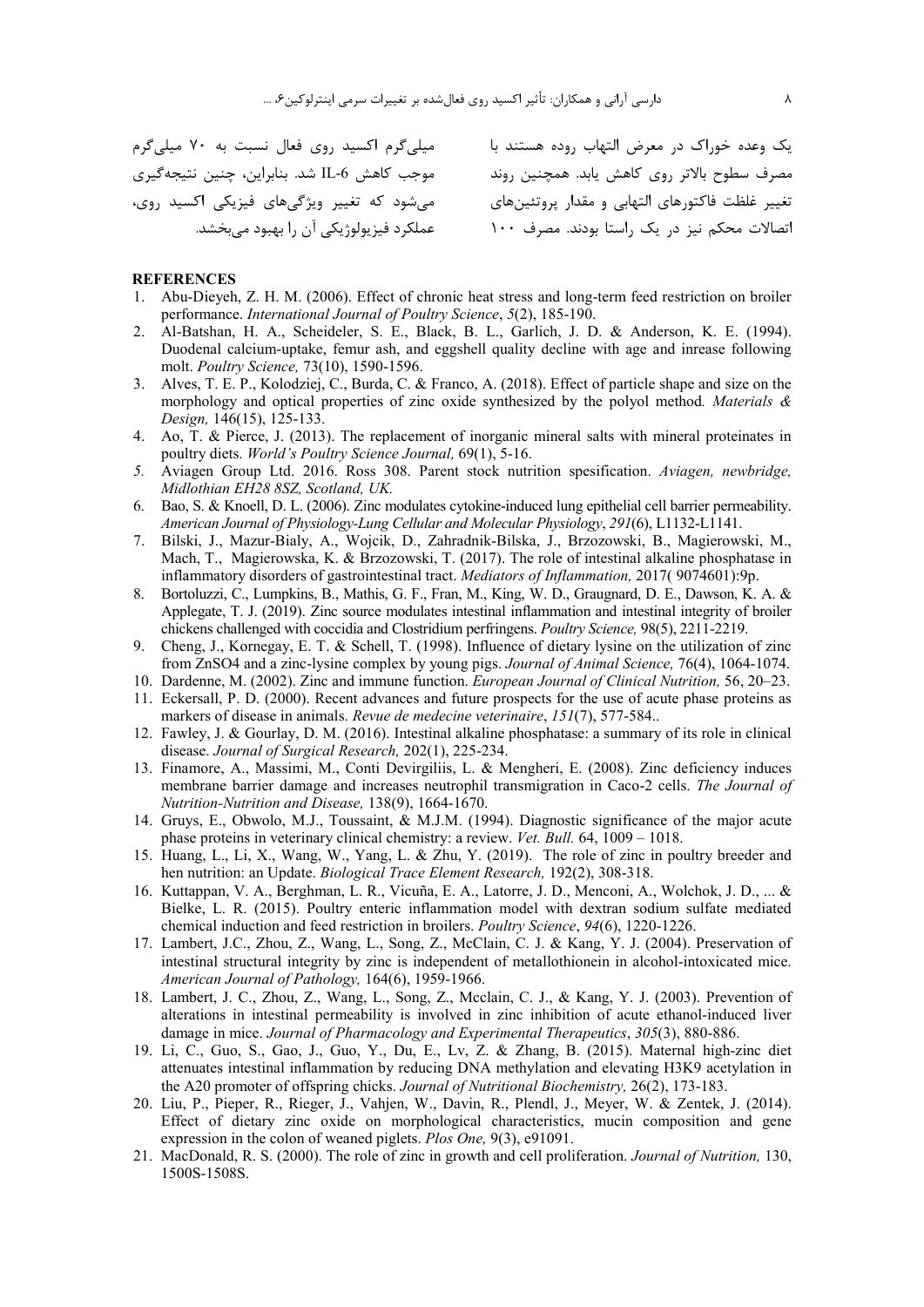- 22. Mayer, A. N., Vieira, S. L., Berwanger, E., Angel, C. R., Kindlein, L., Franca¸ I. & Noetzold, T. L. (2018). Zinc requirements of broiler breeder hens. *Poultry Science,* 0, 1-14.
- 23. Millan, J. L. (2006). *Mammalian Alkaline Phosphatases: From Biology to Applications in Medicine and Biotechnology.* Wiley-Blackwell.
- 24. Miyoshi, Y., Tanabe, S. & Suzuki, X. T. (2016). Cellular zinc is required for intestinal epithelial barrier maintenance via the regulation of claudin-3 and occludin expression. *American Journal of Physiology-Gastrointestinal and Liver Physiology,* 311(1), 105-116.
- 25. Mutus, R., Kocabagli, N., Alp, M., Acar, N., Eren, M. & Gezen, S. (2006). The effect of dietary probiotic supplementation on tibial bone characteristics and strength in broilers. *Poultry Science,* 85(9), 1621-1625.
- 26. Nouri, O., Zaghari, M. & Mehrvarz, H. (2019). Scrutinizing mixer efficiency and poultry feedhomogeneity. In: *XVIII European Symposium on the Quality of Eggs and Egg Products and XXIV European Symposium on the Quality of Poultry Meat*: 191 (Abstract). Izmir, Turkey.
- 27. O'Dell, B. L. (1983). Bioavailability of essential and toxic trace elements*. Federation proceedings,* 42(6), 1714-1715.
- 28. Olgun, O. & Yildiz, A.O. (2017). Effects of dietary supplementation of inorganic, organic or nano zinc forms on performance, eggshell quality, and bone characteristics in laying hens. *Annals of Animal Science,* 17(2), 463-476.
- 29. Panda, A.K., Rama Rao, S.S., Raju, M.V. & Sharna, S.S. (2008). Effect of probiotic (Lactobacillus Sporogenes) feeding on egg production and quality, yolk cholesterol and humoral immune response of White Leghorn layer breeders. *Journal of the Science of Food and Agriculture,* 88(1), 43-47.
- 30. Riggle, K. M., Rentea, R. M., Welak, S. R., Pritchard, K. A., Jr, K., Oldham, T. & Gourlay, D. M. (2013). Intestinal alkaline phosphatase prevents the systemic inflammatory response associated with necrotizing enterocolitis. *Journal of Surgical Research,* 180(1), 21-26.
- 31. Roy, S.K., Behrens, R.H., Haider, R., Akramuzzaman, S.M., Mahalanabis, D., Wahed, M.A. & Tomkins, A.M. (1992). Impact of zinc supplementation on intestinal permeability in Bangladeshi children with acute diarrhoea and persistent diarrhoea syndrome. *J Pediatr Gastroenterol Nutr.* 15, 289-296.
- 32. Salim, H.M., Jo, C. & Lee, B.D. (2008). Zinc in broiler feeding and nutrition. *Avian Biology Research*, 1(1), 5-18.
- 33. Sargeant, H. R., Miller, H. M. & Shaw, M. A., (2011). Inflammatory response of porcine epithelial IPEC J2 cells to enterotoxigenic E. Coli infection is modulated by zinc supplementation. *Molecular Immunology,* 48(15-16), 2113-2121.
- 34. SAS Institute. (2011). SAS/STAT User's Guide: *Statistics*. Release 9.3 ed. SAS Institute Inc., Cary, NC.
- 35. Shankar, A. H. & Prasad, A. S. (1998). Zinc and immune function: the biological basis of altered resistance to infection. *The American journal of clinical nutrition*, *68*(2), 447S-463S.
- 36. Sturniolo, G.C., Di Leo, V., Ferronato, A., D'Odorico, A. & D'Inca, R. (2001). Zinc supplementation tightens "leaky gut" in Crohn's disease. *Inflammatory Bowel Disease,* 7(2), 94-98.
- 37. Sturniolo, G. C., Fries, W., Mazzon, E., Di Leo, V., Barollo, M. & D'inca, R. (2002). Effect of zinc supplementation on intestinal permeability in experimental colitis. *Journal of Laboratory and Clinical Medicine*, *139*(5), 311-315.
- 38. Tabatabaie, M. M., Aliarabi, H., Saki, A. A., Ahmadi, A. & Siyar, S. A. (2007). Effect of different sources and levels of zinc on egg quality and laying hen performance. *Pakistan Journal of Biological Sciences*, 10(19), 3476-3478.
- 39. Walter, J. K., Rueckert, C., Voss, M., Mueller, S. L., Piontek, J., Gast, K. & Blasig, I. E. (2009). The Oligomerization of the Coiled Coil‐domain of Occluddin Is Redox Sensitive. *Annals of the New York Academy of Sciences*, *1165*(1), 19.
- 40. Wang, X., Valenzano, M. C., Mercado, J. M., Zurbach, E. P. & Mullin, J. M. (2013). Zinc supplementation modifies tight junctions and alters barrier function of CACO-2 human intestinal epithelial layers. *Digestive Diseases and Sciences*, 58(1), 77-87.
- 41. Wang, W., Chen, S. W. & Zhu, J. (2015). Intestinal alkaline phosphatase inhibits the translocation of bacteria of gut-origin in mice with peritonitis: mechanism of action. *Plos One,* 10(5), e0124835.
- 42. Wapnir, R. A. (2000). Zinc deficiency, malnutrition and the gastrointestinal tract. *The Journal of nutrition*, *130*(5), 1388S-1392S.
- 43. Warner, N. & Nunez, G. (2013). MyD88: a critical adaptor protein in innate immunity signal transduction. *The Journal of Immunology,* 190(1), 3-4.
- 44. Jiao, X., He, P., Li, Y., Fan, Z., Si, M., Xie, Q., ... & Huang, D. (2015). The role of circulating tight junction proteins in evaluating blood brain barrier disruption following intracranial hemorrhage. *Disease markers*, *2015*.
- 45. Zaghari, M. & Honarbaksh, SH. (2020). Supplement and Therapeutic premixes Manufacturing for Poultry (A Comprehensive Guide). *A book. MinaToyoor Publishing.* (1<sup>th</sup> ed.). Pages 200,122, 298 & 332. (In Farsi)